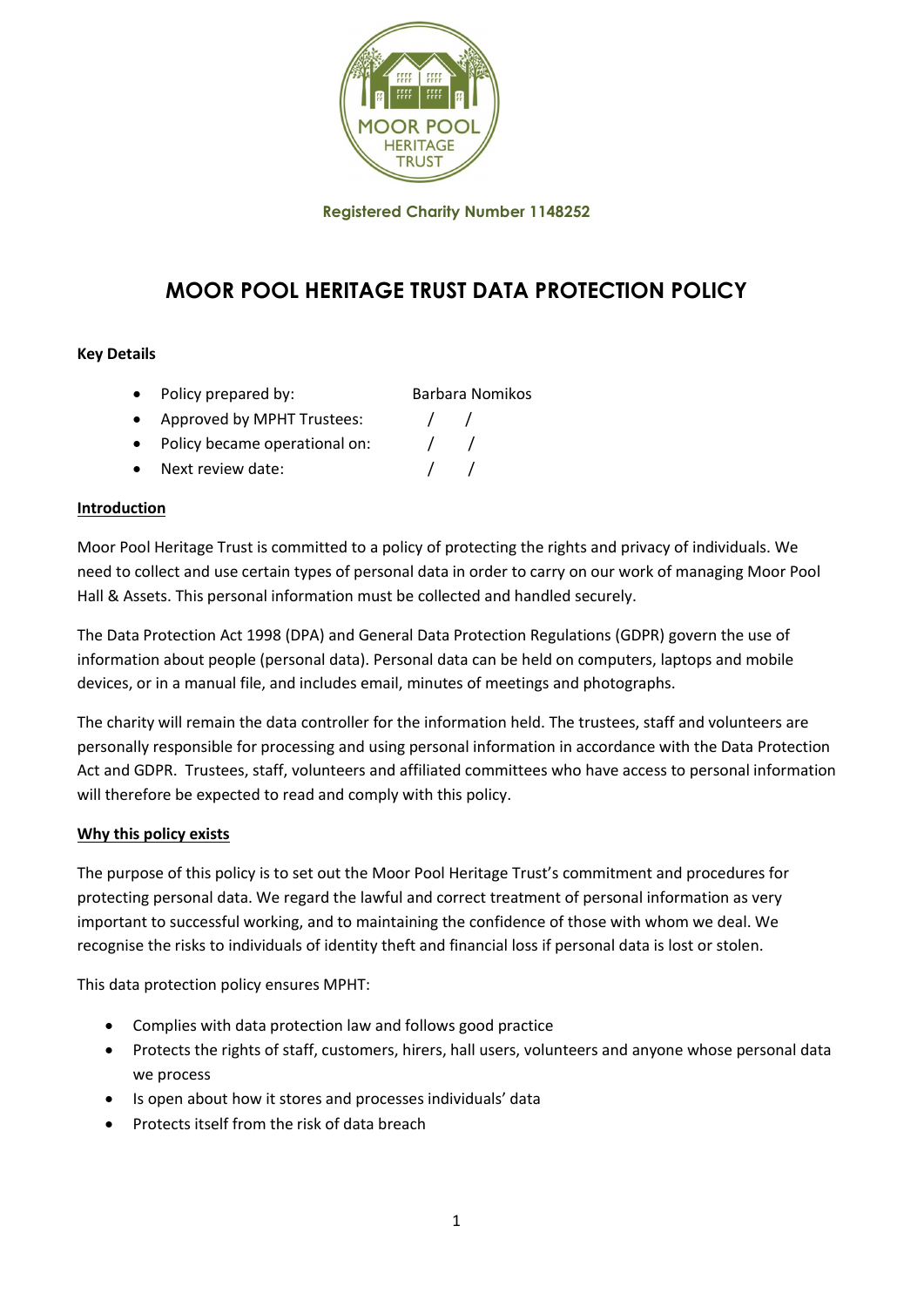#### The following are definitions of the terms used:

*Data Controller* - the MPHT manager and Trustees who collectively decide what personal information Moor Pool Heritage Trust will hold and how it will be held or used.

*Act* means the Data Protection Act 1998 and General Data Protection Regulation 2018 - the legislation that requires responsible behaviour by those using personal information.

*Data Protection Officer (DPO) -* the person responsible for ensuring that Moor Pool Heritage Trust follows its data protection policy and complies with the Act.

*Personal Information* - information about living individuals that enables them to be identified - e.g. names, addresses, telephone numbers and email addresses. It does not apply to information about organisations, companies and agencies but applies to named persons, such as individual volunteer

*Data Subject* - the individual whose personal information is being held or processed by Moor Pool Heritage Trust. For example, this includes members, hirers, volunteers, supporters, allotment/ garage holders.

*'Explicit' consent* - is a freely given, specific agreement by a Data Subject to the processing of personal information about her/him.

Explicit consent is needed for processing "sensitive data", which includes:

- a. Racial or ethnic origin of the data subject
- b. Political opinions
- c. Religious beliefs or other beliefs of a similar nature
- d. Trade union membership e. Physical or mental health or condition
- f. Sexual orientation
- g. Criminal record
- h. Proceedings for any offence committed or alleged to have been committed

*Information Commissioner's Office (lCO)* - the ICO is responsible for implementing and overseeing the Data Protection Act 1998.

*Processing* - means collecting, amending, handling, storing or disclosing personal

#### Data Protection Law

The Data Protection Act and GDPR 2018 describes how organisations – including MPHT – must collect, handle and store personal information.

These rules apply regardless of whether data is stored electronically, on paper or on other materials. To comply with the law, personal information must be collected and used fairly, stored safely and not disclosed unlawfully.

The Data Protection Act is underpinned by six important principles. These say that personal data must:

- 1. *Be processed lawfully, fairly and in a transparent manner* in relation to individuals
- 2. *Be collected for specified, explicit and legitimate purposes* and not further processed in a manner that is incompatible with those purposes; further processing for archiving purposes in the public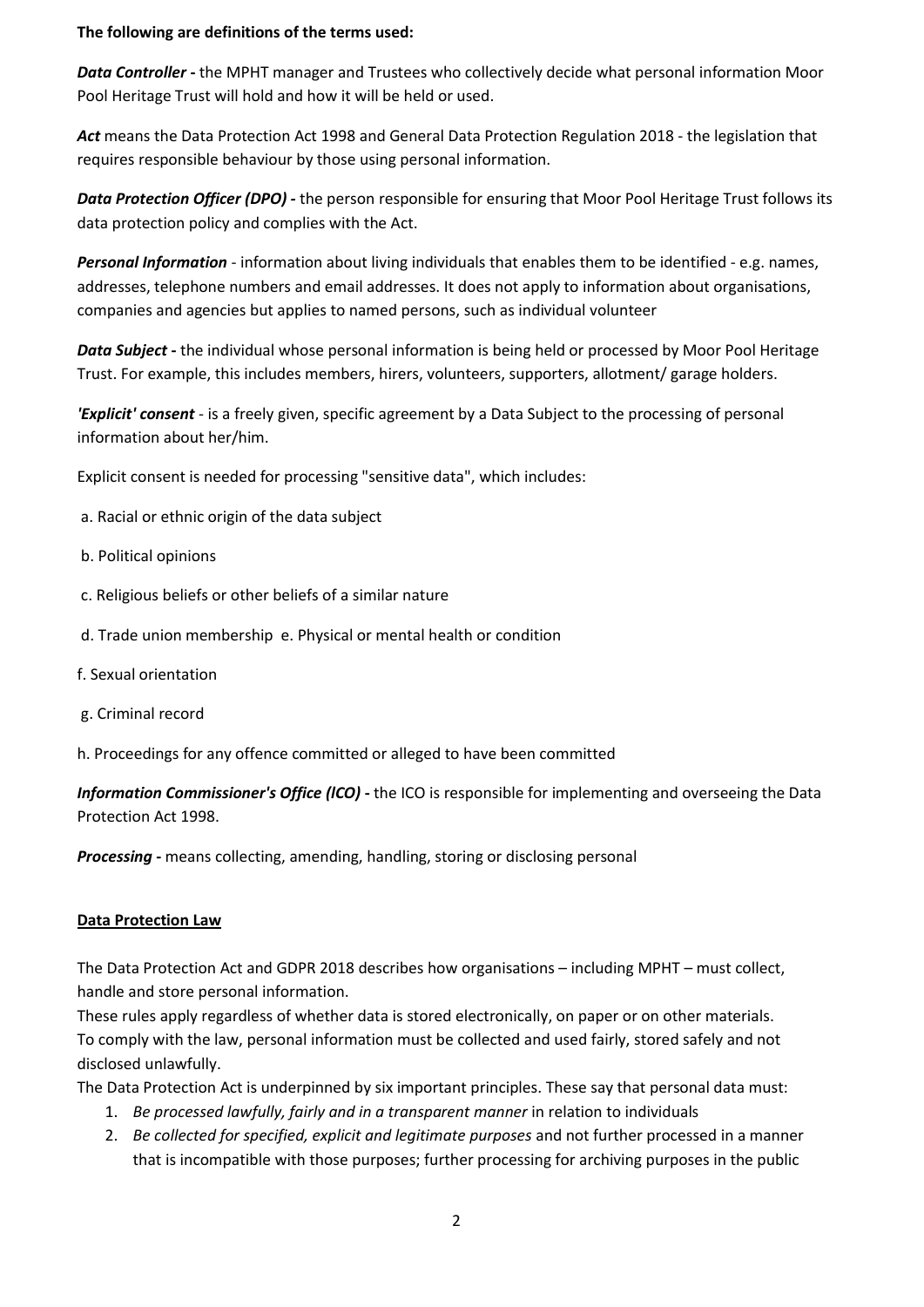interest, scientific or historical research purposes or statistical purposes shall not be considered to be incompatible with the initial purposes

- *3. Be adequate, relevant and limited to what is necessary* in relation to the purpose for which they are processed
- *4. Be accurate and where necessary, kept up to date*; every reasonable step must be taken to ensure that personal data that are inaccurate, having regard to the purposes for which they are processed, are erased or rectified without delay
- 5. *Be kept in a form which permits identification of data subjects for no longer than is necessary* for the purposes for which the personal data are processed; personal data may be stored for longer periods insofar as the personal data will be processed solely for archiving purposes in the public interest, scientific or historical research purposes or statistical purposes subject to implementation of the appropriate technical and organisational measures required by the GDPR in order to safeguard the rights and freedoms of individuals
- 6. *Processed in a manner that ensures appropriate security* of the personal data, including protection against unauthorised or unlawful processing and against accidental loss, destruction or damage, using appropriate technical or organisational measures.

*The controller shall be responsible for, and able to demonstrate, compliance with the principles.*

### People, risks and responsibilities

### Policy Scope

This policy applies to:

- MPHT
- All staff, trustees and volunteers
- All contractors, suppliers and other people working on behalf of MPHT
- All hirers and users of the community facilities and assets

It applies to all data that MPHT holds relating to identifiable individuals, even if that information technically falls outside of the Data Protection Act / GDPR 2018. This can include

- Names of individuals
- Postal addresses
- Email addresses
- Telephone numbers
- Any other information relating to individuals

### Applying The Data Protection Act within the charity

We will let people know why we are collecting their data, which is for the purpose of Moor Pool Heritage Trust, its hires and finances. It is our responsibility to ensure the data is only used for this purpose. Access to personal information will be limited to trustees, staff and volunteers.

### Data protection risks

This policy helps protect MPHT from some very real security risks, including:

- Breaches of confidentiality. For instance, information being given out inappropriately.
- Failing to offer choice. For instance, all individuals should be free to choose how MPHT uses data relating to them.
- Reputational damage. For instance, MPHT could suffer if hackers successfully gained access to sensitive data.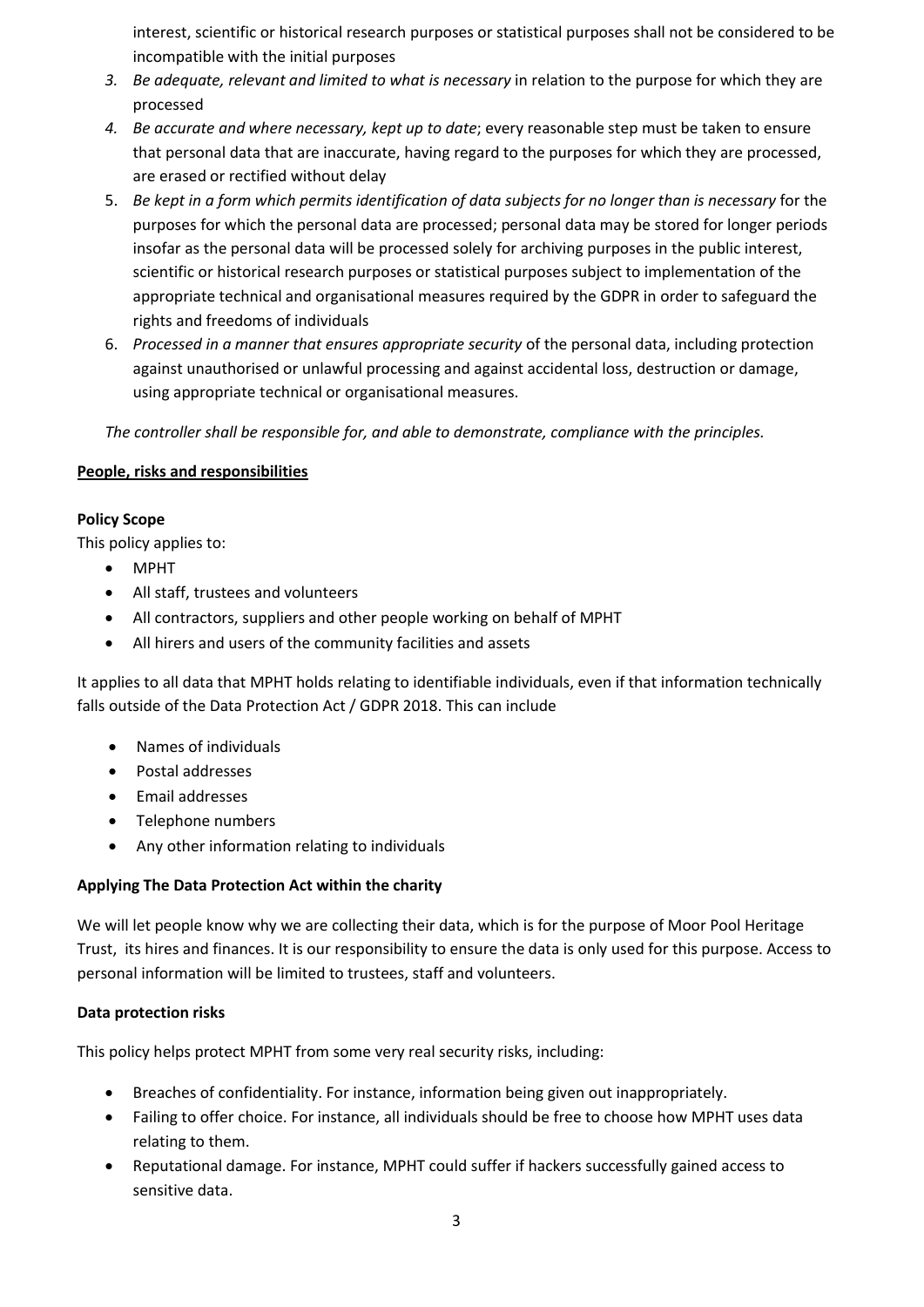We are committed to ensuring that we comply with the eight data protection principles outlined in the Data Protection Policy 1998 and GDPR 2018. Its purpose is to protect the rights of individuals and ensure that personal data is not processed or shared without their knowledge or consent.

### Responsibilities

Everyone who works for or with MPHT has some responsibility for ensuring data is collected, stored and handled appropriately.

These people have key areas of responsibility:

-The Board of Trustees is ultimately responsible for ensuring MPHT meets its legal obligations.

-The Hall & Assets Manager is responsible for

- o Keeping the board updated about data protection responsibilities, risks and issues
- o Reviewing all data protection procedures and related policies
- o Arranging data protection advice for the people covered by this policy
- $\circ$  Handling data protection queries from staff and anyone else covered by the policy
- o Dealing with requests from individuals to see the data MPHT holds about them

### Data Protection Principles

### 1. *Be processed lawfully, fairly and in a transparent manner* in relation to individuals

- MPHT will ensure that all data processed must be done on one of the following lawful bases: consent, contract, legal obligation, vital interests, public task or legitimate interests.
- All data subjects will be sent a privacy notice informing how their data is used, who it is shared with and for how long.
- Consent will be required for those signing up to the mailing list or newsletter, and a record of the opt in consent shall be kept.
- Where consent is required the option to revoke consent and opt out should be made clear and an easy
- MPHT will always put the logo on all paperwork, with the registered charity number.
- MPHT will not sell personal information to third party organisations, and we do not share personal information with third parties for their benefit.
- Mailings from MPHT will ordinarily be blind copied.
- 2. *Be collected for specified, explicit and legitimate purposes* and not further processed in a manner that is incompatible with those purposes; further processing for archiving purposes in the public interest, scientific or historical research purposes or statistical purposes shall not be considered to be incompatible with the initial purposes
	- MPHT will collect data for specified purposes from an individual, and a privacy notice will be sent to the data subject informing why their data is collected, for how long, and who it is shared with. Personal information is collected directly from individuals when they interact with MPHT (e.g. signing up for the regular event, clubs, or volunteering) or when information is provided to our Hall Manager when booking an event or hiring facilities. The data will only be used for the initial purpose in which the individual signed up for. E.g. If an individual hires the hall the data and communication will only be in relation to this.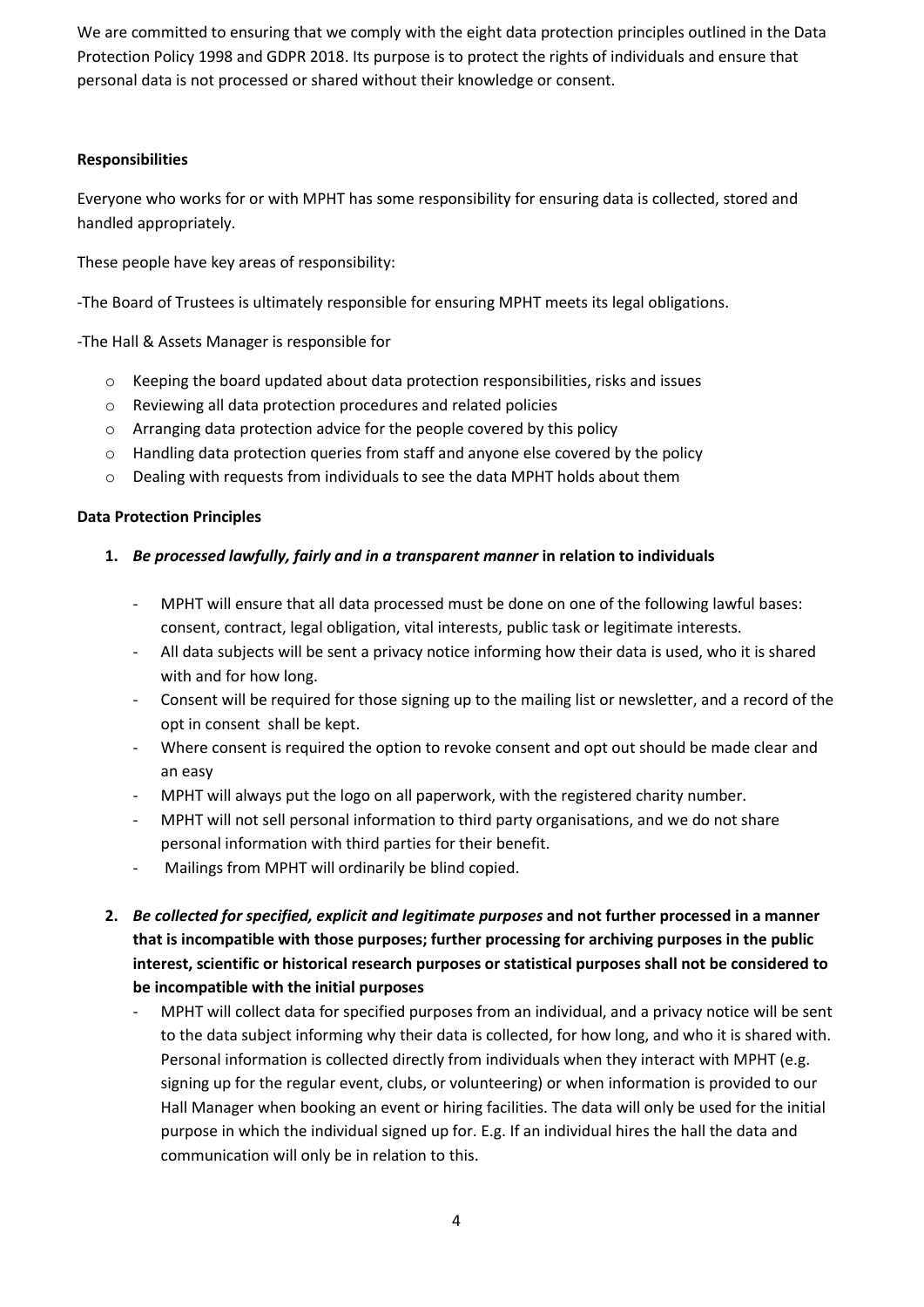Personal data is held for the following purposes:

- Venue and facilities hire (including community hall, garages and allotments.)
- Signing up to events or regular clubs
- Communication with members, users and volunteers
- **Fundraising**
- Volunteering
- Education

# (3) *Be adequate, relevant and limited to what is necessary* in relation to the purpose for which they are processed

-MPHT will only collect and process information to the extent that it is needed to fulfil its operational needs or comply with legal requirements.

-MPHT will always specify the purpose for which the information is used

- (4) *Be accurate and where necessary, kept up to date*; every reasonable step must be taken to ensure that personal data that are inaccurate, having regard to the purposes for which they are processed, are erased or rectified without delay.
	- MPHT will maintain accurate information and ensure that personal information is kept up to date.
	- Data will be held in as few places as necessary and staff will not create any unnecessary additional data sets.
	- Every opportunity will be taken to ensure data is updated. Individuals should notify us or any changes to ensure that information is kept up to date and it is then the responsibility of MPHT to immediately act upon any notification of changes.
	- Individuals have the right to be forgotten and request that any information held by MPHT is removed immediately on request.
	- Individuals have a right to make a Subject Access Request (SAR) to find out whether the charity holds their personal data, where, what it is used for and to have data corrected if it is wrong, to prevent use which is causing them damage or distress, or to stop marketing information being sent to them.
- (5) *Be kept in a form which permits identification of data subjects for no longer than is necessary* for the purposes for which the personal data are processed; personal data may be stored for longer periods insofar as the personal data will be processed solely for archiving purposes in the public interest, scientific or historical research purposes or statistical purposes subject to implementation of the appropriate technical and organisational measures required by the GDPR in order to safeguard the rights and freedoms of individuals
	- Data no longer required will be deleted or destroyed. For example, if an individual can no longer be reached the details will be removed from the database.
	- MPHT will only hold personal data for individuals as long as is required in order to deliver the specified service. This will vary according to the service provided and the data subjects will be informed in the form of a privacy notice, informing them the legitimate reason for holding data, the data retention period, and who the date will be shared with. Where consent is required the same information will be provided.

The amount of time data is kept will vary depending on what it is collected for:

- Venue Hire: (5 years)
- Garage hire (5 years)
- Allotment hire (as long as the lease is in place or interest expressed in waiting list)